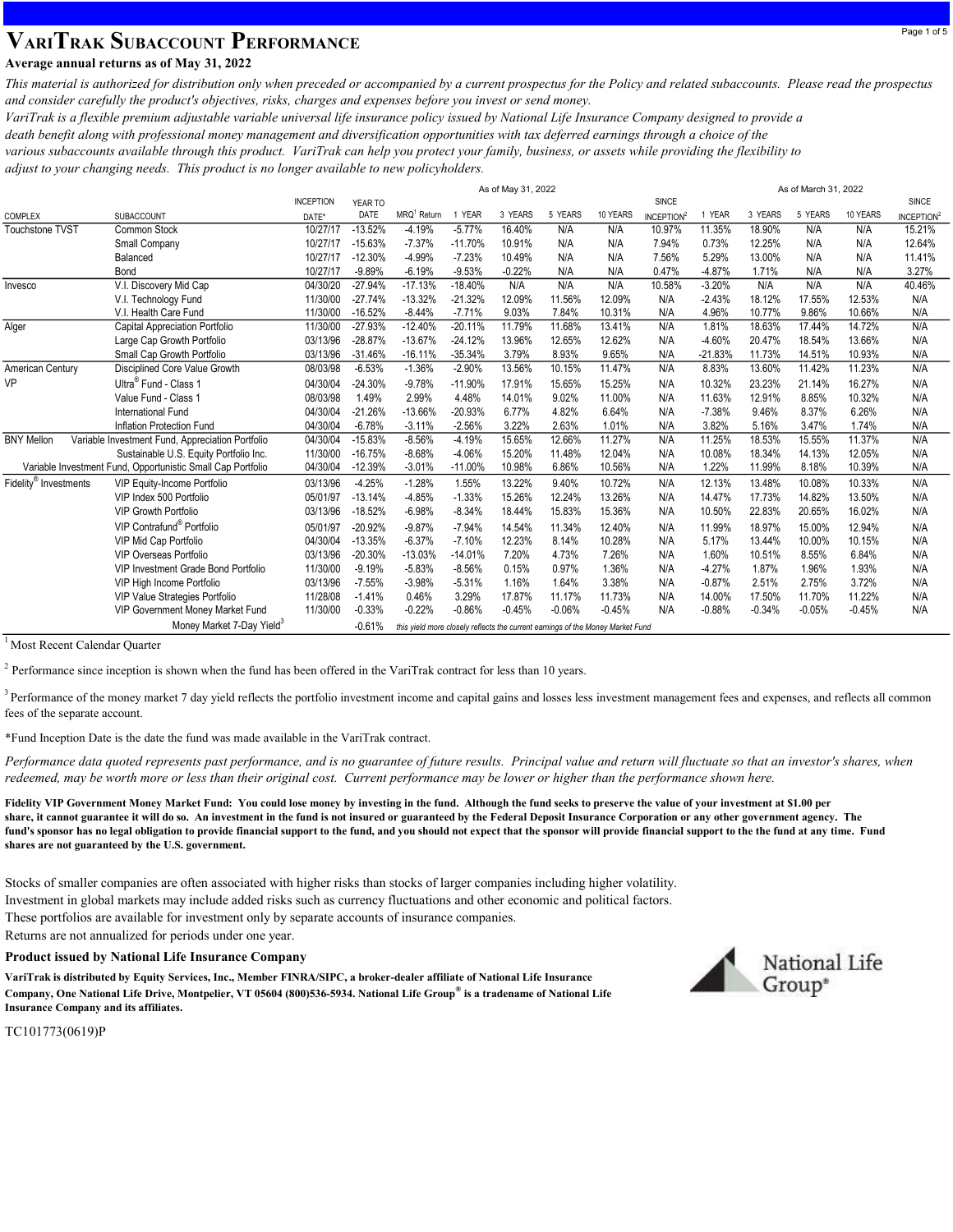|                        |                                        |                  |           | As of May 31, 2022      |           |          |          |          |                               | As of March 31, 2022 |          |         |          |                        |  |
|------------------------|----------------------------------------|------------------|-----------|-------------------------|-----------|----------|----------|----------|-------------------------------|----------------------|----------|---------|----------|------------------------|--|
|                        |                                        | <b>INCEPTION</b> | YEAR TO   |                         |           |          |          | SINCE    |                               |                      |          | SINCE   |          |                        |  |
| <b>COMPLEX</b>         | SUBACCOUNT                             | DATE*            | DATE      | MRQ <sup>1</sup> Return | 1 YEAR    | 3 YEARS  | 5 YEARS  | 10 YEARS | <b>INCEPTION</b> <sup>2</sup> | 1 YEAR               | 3 YEARS  | 5 YEARS | 10 YEARS | INCEPTION <sup>2</sup> |  |
| Franklin Templeton     | Mutual Shares VIP Fund                 | 04/30/04         | $-3.43%$  | $-1.00%$                | $-3.90%$  | 6.77%    | 3.90%    | 7.55%    | N/A                           | 5.77%                | 6.81%    | 4.55%   | 7.02%    | N/A                    |  |
|                        | Mutual Global Discovery VIP Fund       | 11/28/08         | $-0.27%$  | $-1.45%$                | 1.34%     | 8.56%    | 4.68%    | 7.71%    | N/A                           | 6.28%                | 7.31%    | 4.58%   | 6.82%    | N/A                    |  |
|                        | US Government Securities VIP Fund      | 11/28/08         | $-6.09%$  | $-4.26%$                | $-7.20%$  | $-1.32%$ | $-0.34%$ | $-0.09%$ | N/A                           | $-5.37%$             | $-0.37%$ | 0.17%   | 0.19%    | N/A                    |  |
| Franklin               | Small Cap Value VIP Fund               | 04/30/04         | $-7.64%$  | $-3.18%$                | $-8.24%$  | 12.76%   | 7.58%    | 10.24%   | N/A                           | 0.82%                | 12.31%   | 8.41%   | 9.65%    | N/A                    |  |
|                        | Small-Mid Cap Growth VIP Fund          | 04/30/04         | $-30.41%$ | $-15.69%$               | $-25.43%$ | 8.64%    | 9.21%    | 10.14%   | N/A                           | $-8.10%$             | 15.36%   | 14.14%  | 11.17%   | N/A                    |  |
| Templeton              | Foreign VIP Fund                       | 04/30/04         | $-2.79%$  | $-1.62%$                | $-10.54%$ | 2.97%    | $-0.66%$ | 3.31%    | N/A                           | $-5.74%$             | 1.20%    | 0.22%   | 1.90%    | N/A                    |  |
| Franklin               | Global Real Estate VIP Fund            | 04/30/04         | $-14.12%$ | $-4.28%$                | $-4.75%$  | 2.76%    | 3.59%    | 5.31%    | N/A                           | 15.28%               | 5.97%    | 6.36%   | 6.04%    | N/A                    |  |
| JP Morgan              | Small Cap Core Portfolio               | 08/03/98         | $-15.27%$ | $-7.39%$                | $-13.68%$ | 9.70%    | 6.87%    | 10.79%   | N/A                           | $-3.89%$             | 10.58%   | 8.59%   | 10.72%   | N/A                    |  |
| <b>Insurance Trust</b> |                                        |                  |           |                         |           |          |          |          |                               |                      |          |         |          |                        |  |
| Neuberger Berman       | Mid-Cap Growth Class I                 | 04/30/04         | $-24.55%$ | $-12.64%$               | $-18.14%$ | 9.42%    | 9.76%    | 10.35%   | N/A                           | $-4.21%$             | 14.79%   | 13.96%  | 11.27%   | N/A                    |  |
| AMT                    | Mid-Cap Growth Class S                 | 11/06/15         | $-24.60%$ | $-12.66%$               | $-18.31%$ | 9.20%    | 9.55%    | N/A      | 8.72%                         | $-4.41%$             | 14.56%   | 13.73%  | N/A      | 14.67%                 |  |
|                        | <b>Short Duration Bond Portfolio</b>   | 04/30/04         | $-4.55%$  | $-3.08%$                | $-5.42%$  | $-0.44%$ | 0.01%    | 0.13%    | N/A                           | $-3.65%$             | 0.27%    | 0.38%   | 0.27%    | N/A                    |  |
|                        | Sustainable Equity Portfolio           | 11/28/08         | $-14.39%$ | $-6.04%$                | $-6.71%$  | 13.06%   | 9.21%    | 11.50%   | N/A                           | 7.17%                | 15.08%   | 11.88%  | 11.54%   | N/A                    |  |
| <b>DWS</b>             | CROCI U.S. VIP                         | 04/30/04         | $-9.42%$  | $-5.80%$                | $-0.04%$  | 5.79%    | 4.73%    | 5.95%    | N/A                           | 7.01%                | 6.12%    | 6.06%   | 6.07%    | N/A                    |  |
|                        | Small Mid Cap Value VIP - B            | 04/30/04         | $-9.62%$  | $-4.22%$                | $-7.03%$  | 8.42%    | 4.37%    | 7.99%    | N/A                           | 6.87%                | 9.07%    | 5.12%   | 7.48%    | N/A                    |  |
|                        | Small Cap Index VIP - A                | 11/28/08         | $-16.95%$ | $-7.83%$                | $-17.92%$ | 8.39%    | 6.45%    | 9.59%    | N/A                           | $-6.99%$             | 10.36%   | 8.44%   | 9.79%    | N/A                    |  |
| T. Rowe Price          | Equity Income Portfolio                | 04/30/04         | $-0.45%$  | 2.28%                   | 2.36%     | 12.65%   | 8.96%    | 10.14%   | N/A                           | 12.31%               | 12.76%   | 9.60%   | 9.64%    | N/A                    |  |
|                        | Blue Chip Growth Portfolio             | 04/30/04         | $-28.50%$ | $-12.58%$               | $-21.37%$ | 7.78%    | 10.27%   | 12.94%   | N/A                           | 1.44%                | 14.37%   | 16.39%  | 14.36%   | N/A                    |  |
|                        | Health Sciences Portfolio3             | 04/30/04         | $-17.60%$ | $-8.86%$                | $-10.74%$ | 11.75%   | 11.05%   | 15.16%   | N/A                           | 2.44%                | 13.04%   | 13.61%  | 16.07%   | N/A                    |  |
|                        | Moderate Allocation Portfolio          | 11/28/08         | $-13.29%$ | $-6.66%$                | $-11.16%$ | 5.70%    | 5.20%    | 6.97%    | N/A                           | $-0.65%$             | 7.87%    | 7.44%   | 7.10%    | N/A                    |  |
| Wells Fargo VT         | Opportunity Fund <sup>SM</sup>         | 08/03/98         | $-17.30%$ | $-8.68%$                | $-8.11%$  | 12.56%   | 10.12%   | 11.45%   | N/A                           | 8.45%                | 15.40%   | 12.94%  | 11.44%   | N/A                    |  |
|                        | Discovery Fund <sup>SM</sup>           | 08/03/98         | $-36.60%$ | $-19.04%$               | $-36.61%$ | 1.86%    | 6.57%    | 9.56%    | N/A                           | $-18.84%$            | 11.29%   | 12.72%  | 11.32%   | N/A                    |  |
| <b>AB VPS</b>          | Growth & Income Portfolio              | 04/29/19         | $-3.72%$  | $-1.06%$                | 1.76%     | 12.66%   | N/A      | N/A      | 10.19%                        | 11.99%               | N/A      | N/A     | N/A      | 11.58%                 |  |
|                        | Small/Mid Cap Value Fund - Class A     | 11/28/08         | $-10.65%$ | $-5.45%$                | $-7.76%$  | 11.37%   | 6.94%    | 10.51%   | N/A                           | 5.52%                | 11.72%   | 7.64%   | 10.06%   | N/A                    |  |
|                        | International Value Fund - Class A     | 11/28/08         | $-9.62%$  | $-7.33%$                | $-11.96%$ | 4.84%    | $-0.53%$ | 4.35%    | N/A                           | $-2.73%$             | 3.47%    | 0.91%   | 2.75%    | N/A                    |  |
|                        | International Growth Fund              | 11/28/08         | $-20.55%$ | $-14.61%$               | $-18.64%$ | 8.37%    | 4.65%    | 5.77%    | N/A                           | $-7.21%$             | 10.38%   | 7.77%   | 5.13%    | N/A                    |  |
| Invesco Oppenheimer    | V.I. Main Street Small Cap             | 05/25/19         | $-13.88%$ | $-6.08%$                | $-11.01%$ | 12.57%   | N/A      | N/A      | 11.43%                        | 0.63%                | N/A      | N/A     | N/A      | 20.18%                 |  |
|                        | V.I. Conservative Balanced             | 05/25/19         | $-12.49%$ | $-6.34%$                | $-9.13%$  | 5.34%    | N/A      | N/A      | 5.16%                         | 0.28%                | N/A      | N/A     | N/A      | 11.45%                 |  |
|                        | V.I. Global Strategic Income           | 05/25/19         | $-8.80%$  | $-5.42%$                | $-11.63%$ | $-2.44%$ | N/A      | N/A      | $-2.36%$                      | $-6.40%$             | N/A      | N/A     | N/A      | 1.10%                  |  |
| VanEck                 | VIP Emerging Markets Class I           | 11/28/08         | $-23.13%$ | $-17.82%$               | $-34.93%$ | $-3.56%$ | $-1.47%$ | 2.54%    | N/A                           | $-28.53%$            | $-2.18%$ | 1.79%   | 1.92%    | N/A                    |  |
|                        | VIP Unconstrained Emerging Markets Bor | 11/28/08         | $-8.43%$  | $-4.19%$                | $-13.68%$ | $-0.06%$ | 0.40%    | $-0.74%$ | N/A                           | $-5.37%$             | 1.28%    | 1.57%   | $-0.27%$ | N/A                    |  |
|                        | VIP Global Resources Class             | 11/28/08         | 20.00%    | 21.64%                  | 19.20%    | 22.13%   | 8.10%    | 1.88%    | N/A                           | 29.77%               | 18.47%   | 6.16%   | 0.33%    | N/A                    |  |
|                        |                                        |                  |           |                         |           |          |          |          |                               |                      |          |         |          |                        |  |

<sup>1</sup> Most Recent Calendar Quarter

 $2^2$  Performance since inception is shown when the fund has been offered in the VariTrak contract for less than 10 years.

 $3$  Effective June 1, 2015 the T.Rowe Price Health Sciences Portfolio was closed to new investors and therefore not available as an investment option on this product for contract owners who were not already invested in that fund as of the closing date.

\*Fund Inception Date is the date the fund was made available in the VariTrak contract.

Performance of the subaccounts reflects the investment income and capital gains and losses less investment management fees and expenses of the underlying funds, and the effect of mortality and expense risk charges, but does not include the effects of cost of insurance, policy expenses, or potential surrender charges. (If these charges were included, the total returns would be significantly lower.)

Please refer to the hypothetical illustration in the prospectus, which shows the effect on performance of various assumptions regarding the cost for insurance protection. You may also wish to obtain a personalized illustration, which reflects the cost of your policy's insurance protection.

#### Product issued by National Life Insurance Company

VariTrak is distributed by Equity Services, Inc., Member FINRA/SIPC, a broker-dealer affiliate of National Life Insurance Company, One National Life Drive, Montpelier, VT 05604 (800)536-5934. National Life Group® is a tradename of National Life Insurance Company and its affiliates.



Page 2 of 5

TC101773(0619)P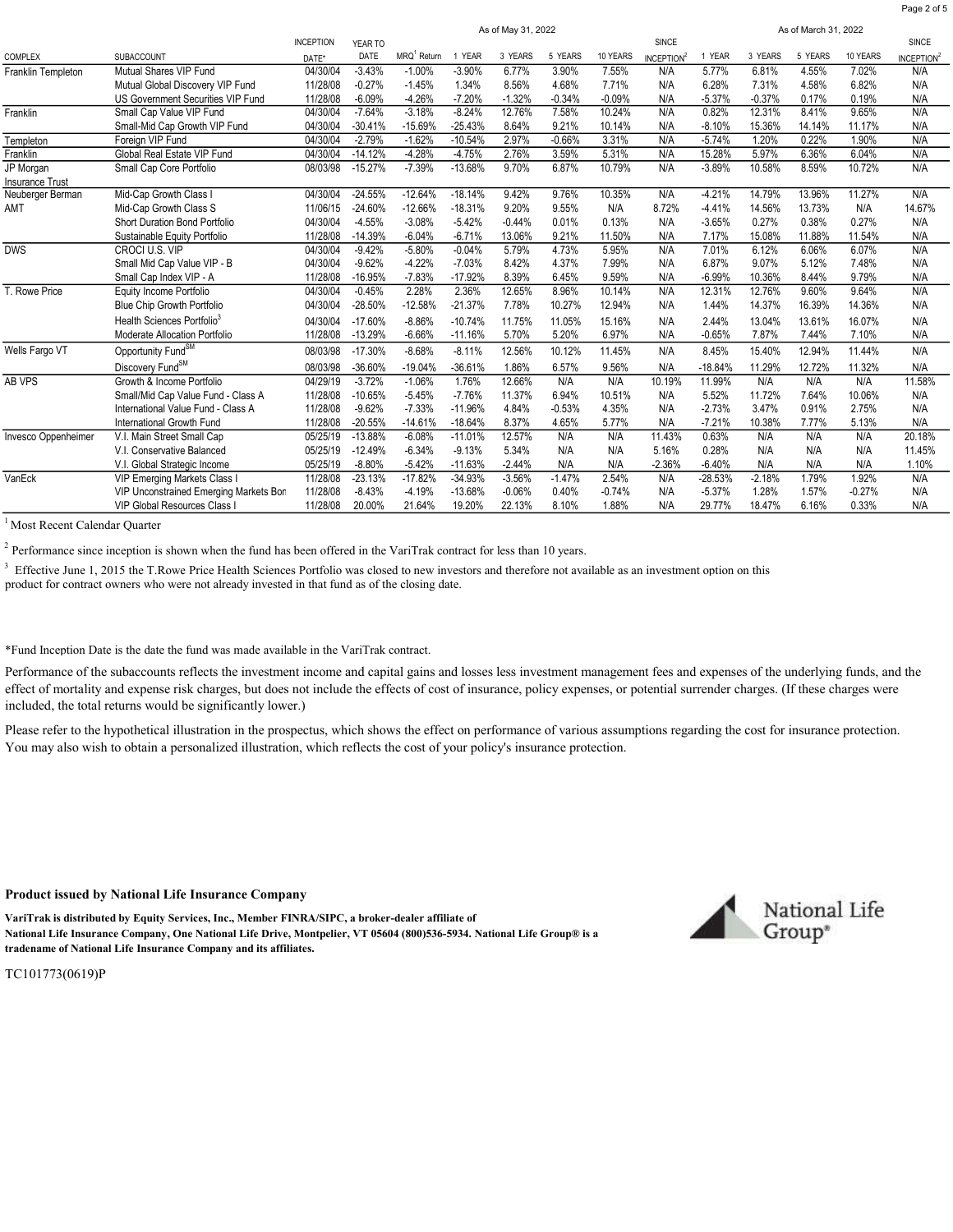Effective April 11, 2005, the Strong Mid Cap Growth Fund II reorganized into the Wells Fargo Advantage Discovery Fund and the Strong Opportunity Fund II reorganized into the Wells Fargo Advantage Opportunity Fund.

Effective May 1, 2005, the Franklin Small Cap Fund was renamed the Franklin Small-Mid Cap Growth Securities Fund.

Effective April 30, 2004, the INVESCO VIF – Dynamics Fund reorganized into the AIM V.I. – Dynamics Fund, the INVESCO VIF – Health Sciences Fund reorganized into the AIM V.I. – Health Sciences Fund, and the INVESCO VIF – Technology Fund reorganized into the AIM V.I. – Technology Fund.

Effective October 2, 2006, the AIM V.I. – Health Sciences Fund has been renamed AIM V.I. – Global Health Care Fund.

Effective October 2, 2006, the Franklin Templeton Small Cap Fund has been renamed Franklin Small-Mid Cap Growth Securities Fund.

Effective October 2, 2006, the Morgan Stanley Dean Witter Fixed Income Fund has been renamed Morgan Stanley Core Plus Fixed Income Portfolio.

Effective October 2, 2006, the Scudder Dreman High Return Fund has been renamed DWS Dreman High Return Equity VIP. The Scudder Dreman Small Cap Value Fund has been renamed DWS Dreman Small Cap Value VIP. The Scudder Equity 500 Index Fund has been renamed DWS Equity 500 Index VIP. The Scudder Small Cap Index Fund has been renamed DWS Small Cap Index VIP.

Effective November 3, 2006, the DWS Dreman Small Cap Value VIP has been renamed DWS Dreman Small Mid Cap Value VIP.

Effective October 2, 2006, the Sentinel Variable Products Trust Growth Index has been eliminated. The assets held in the Sentinel Variable Products Trust Growth Index have been transferred to the Fidelity® Investments VIP Index 500 Portfolio.

Effective May 1, 2007 the Franklin Real Estate Fund has been renamed Franklin Global Real Estate Securities Fund.

Effective May 1, 2007 the Neuberger Berman AMT Limited Maturity Bond Portfolio has been renamed Neuberger Berman AMT Lehman Brothers Short Duration Bond Portfolio.

Effective March 26, 2008 the Neuberger Berman AMT Fasciano Portfolio has been renamed Neuberger Berman AMT Small Cap Growth Portfolio.

Effective May 1, 2008 the Alger American Leveraged AllCap Portfolio has been renamed Alger American Capital Appreciation Portfolio. The Alger American Small Capitalization Portfolio has been renamed Alger American SmallCap Growth Portfolio.

Effective July 1, 2008 the Alger American Growth Portfolio has been renamed Alger American LargeCap Growth Portfolio.

Effective September 26,2008, the Neuberger Berman AMT Lehman Brothers Short Duration Bond Portfolio has been renamed Neuberger Berman AMT Short Duration Bond Portfolio.

Effective April 24, 2009, end of business, the JP Morgan International Equity Portfolio was merged into the JP Morgan Insurance Trust International Equity Portfolio. The JP Morgan Small Company Portfolio was merged into the JP Morgan Insurance Trust Small Cap Equity Portfolio, which was subsequently renamed JP Morgan Insurance Trust Small Cap Core Portfolio.

Effective May 1, 2009, the Franklin Templeton Mutual Discovery Securities Fund has been renamed Franklin Templeton Mutual Global Discovery Securities Fund.

Effective June 1, 2009, the DWS Dreman High Return Equity VIP has been renamed DWS Strategic Value VIP.

Effective September 23, 2009, the Alger American Capital Appreciation Portfolio has been renamed Alger Capital Appreciation Portfolio. The Alger American LargeCap Growth Portfolio has been renamed Alger Large Cap Growth Portfolio. The Alger American SmallCap Growth Portfolio has been renamed Alger Small Cap Growth Portfolio.

Effective December 18, 2009, the Van Eck IT Worldwide Real Estate Fund has been liquidated.

Effective after close of business on April 29, 2011, the AIM V.I. Dynamics Fund has been reorganized into the Invesco V.I. Capital Development Fund.

Effective after close of business on April 29, 2011, the DWS Strategic Value VIP has been reorganized into the DWS Large Cap Value VIP.

Effective after close of business on April 29, 2011, the Sentinel Variable Products Trust Money Market has been eliminated. The assets held in the Sentinel Variable Products Trust Money Market have been transferred to the Fidelity® Investments VIP Money Market Portfolio.

Effective after close of business on April 29, 2011, the Sentinel Variable Products Trust Mid Cap Growth Fund has been renamed Sentinel Variable Products Trust Mid Cap Fund.

Effective after close of business on April 29, 2011, the AIM V.I. Global Health Care Fund has been renamed Invesco V.I. Global Health Care Fund.

Effective after close of business on April 29, 2011, the AIM V.I. Technology Fund has been renamed Invesco V.I. Technology Fund.

Effective after close of business on April 29, 2011, the Dreyfus VIF Developing Leaders Fund has been renamed Dreyfus VIF Opportunistic Small Cap Fund.

VariTrak variable universal life insurance, form series 7206/7207/7206ID(0199)/7207ID(0199), is distributed by Equity Services, Inc., Member FINRA/SIPC, a broker-dealer affiliate of National Life Insurance Company, One National Life Drive, Montpelier, VT 05604 (800)536-5934.

#### NATIONAL LIFE INSURANCE COMPANY

HOME OFFICE: ONE NATIONAL LIFE DR., MONTPELIER, VT 05604 (802)-229-3333 WWW.NATIONALLIFEGROUP.COM

TC101773(0619)P 61353

MK0327(0522)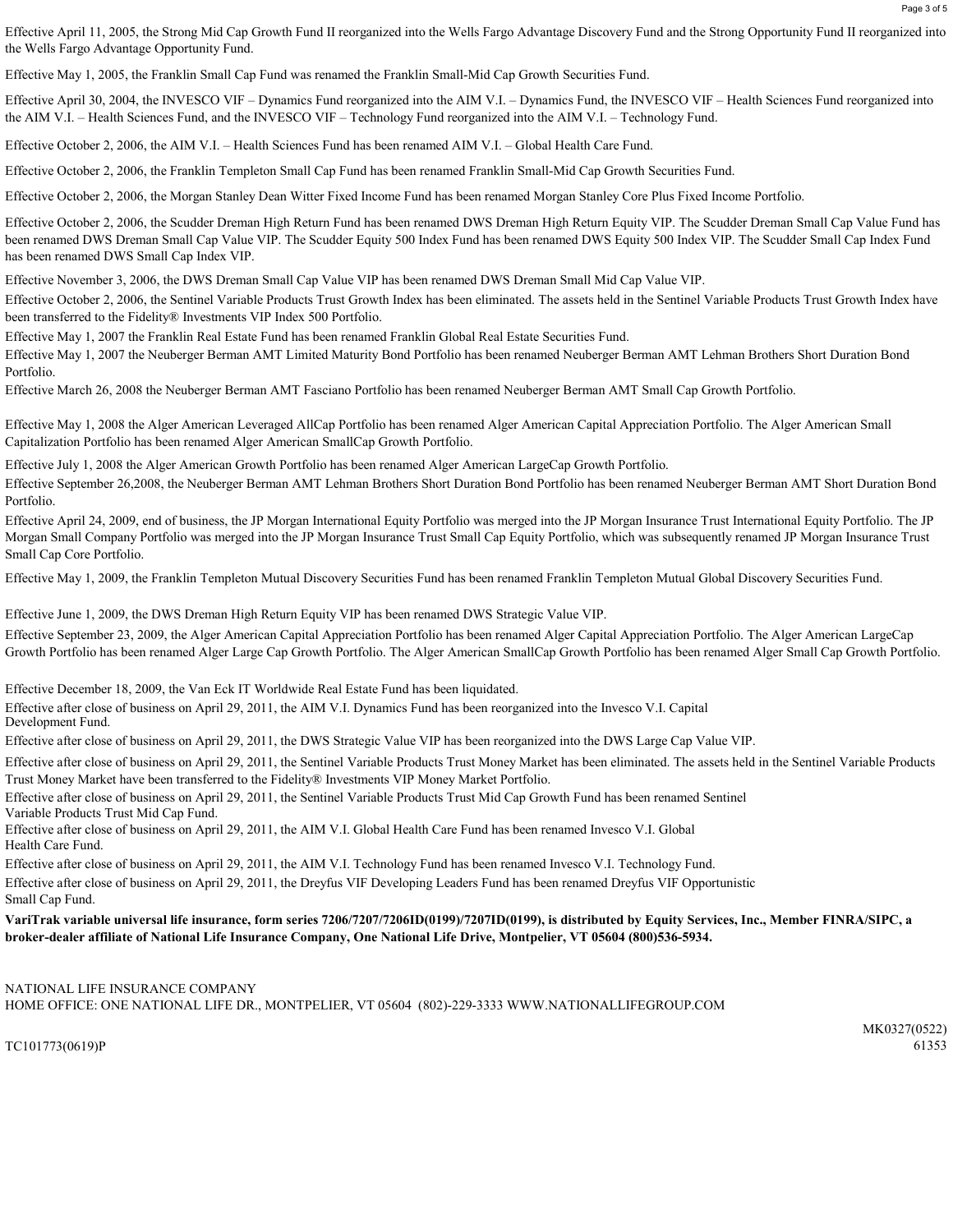Effective after close of business on April 29, 2011, the Oppenheimer Strategic Bond Fund/VA has been renamed Oppenheimer Global Strategic Income Fund/VA.

Effective after close of business on April 29, 2011, the Van Eck IT Worldwide Emerging Markets Fund, the Van Eck IT Worldwide Global Bond Fund, and the Van Eck IT Worldwide Global Hard Assets Fund has been renamed: Van Eck VIP Emerging Markets Fund, Van Eck VIP Global Bond Fund, and Van Eck VIP Global Hard Assets Fund respectively.

Effective after close of business on April 29, 2011, the Oppenheimer Main Street Small Cap Fund/VA has been renamed Oppenheimer Main Street Small & Mid-Cap Fund/VA.

Effective after close of business on December 31, 2011, the Illuminations Model Portfolio will no longer be available.

Effective after close of business on April 27, 2012 the Invesco V.I. Capital Development Fund has been reorganized into the Invesco V.I. Mid Cap Growth Fund.

Effective after close of business on September 30, 2012, the Neuberger Berman AMT Partners Portfolio has been renamed Neuberger Berman AMT Large Cap Value Portfolio.

Main Street Small Cap Fund/VA. Effective after close of business on April 29, 2013, the Oppenheimer Main Street Small & Mid-Cap Fund/VA has been renamed Oppenheimer

Fund/VA. Effective after close of business on April 29, 2013, the Oppenheimer Balanced Fund/VA has been renamed Oppenheimer Capital Income

Emerging Markets Bond Fund. Effective after close of business on April 30, 2013, the Van Eck VIP Global Bond Fund has been renamed Van Eck VIP Unconstrained

Value VIP. Effective after close of business on April 30, 2013, the DWS Dreman Small Mid Cap Value VIP has been renamed DWS Small Mid Cap

Effective after close of business on April 25, 2014, the American Century VP Vista Fund will no longer be available.

Franklin Templeton VIPT Franklin Global Real Estate VIP Fund. Effective after close of business on May 1, 2014, the Franklin Templeton VIPT Franklin Global Real Estate Securities Fund has been renamed as

Franklin Templeton VIPT Franklin Small Cap Value VIP Fund. Effective after close of business on May 1, 2014, the Franklin Templeton VIPT Franklin Small Cap Value Securities Fund has been renamed as

Franklin Templeton VIPT Franklin Small-Mid Cap Growth VIP Fund. Effective after close of business on May 1, 2014, the Franklin Templeton VIPT Franklin Small-Mid Cap Growth Securities Fund has been renamed as

Franklin Templeton VIPT Franklin US Government Securities VIP Fund. Effective after close of business on May 1, 2014, the Franklin Templeton VIPT Franklin US Government Fund has been renamed as

Franklin Templeton VIPT Franklin Mutual Global Discovery VIP Fund. Effective after close of business on May 1, 2014, the Franklin Templeton VIPT Mutual Global Discovery Securities Fund has been renamed as

Franklin Templeton VIPT Franklin Mutual Shares VIP Fund. Effective after close of business on May 1, 2014, the Franklin Templeton VIPT Mutual Shares Securities Fund has been renamed as

Franklin Templeton VIPT Templeton Foreign VIP Fund. Effective after close of business on May 1, 2014, the Franklin Templeton VIPT Templeton Foreign Securities Fund has been renamed as

Effective after close of business on December 1, 2014, the DWS Large Cap Value VIP Fund has been renamed as Deutsche Large Cap Value VIP - B Fund.

Effective after close of business on December 1, 2014, the DWS Small Mid Cap Value VIP Fund has been renamed as Deutsche Small Mid Cap Value VIP - B Fund.

Effective after close of business on December 1, 2014, the DWS Small Cap Index VIP Fund has been renamed as Deutsche Small Cap Index VIP - A Fund.

Effective after close of business on December 1, 2014, the J.P. Morgan Insurance Trust International Equity Portfolio has been eliminated. The assets held in the fund have been transferred to the Fidelity® Investments VIP Money Market Portfolio.

Effective June 1, 2015 the Oppenheimer Capital Income Fund/VA has been renamed as Oppenheimer Conservative Balanced Fund/VA.

The effective date shown for fund name changes reflects the date the fund name was changed in National Life's systems and reflected on subsequent reports. This date may vary from the date the fund name was deemed effective by the fund manager.

VariTrak variable universal life insurance, form series 7206/7207/7206ID(0199)/7207ID(0199), is distributed by Equity Services, Inc., Member FINRA/SIPC, a broker-dealer affiliate of National Life Insurance Company, One National Life Drive, Montpelier, VT 05604 (800)536-5934.

### NATIONAL LIFE INSURANCE COMPANY

HOME OFFICE: ONE NATIONAL LIFE DR., MONTPELIER, VT 05604 (802)-229-3333 WWW.NATIONALLIFEGROUP.COM

TC101773(0619)P 61353

MK0327(0522)